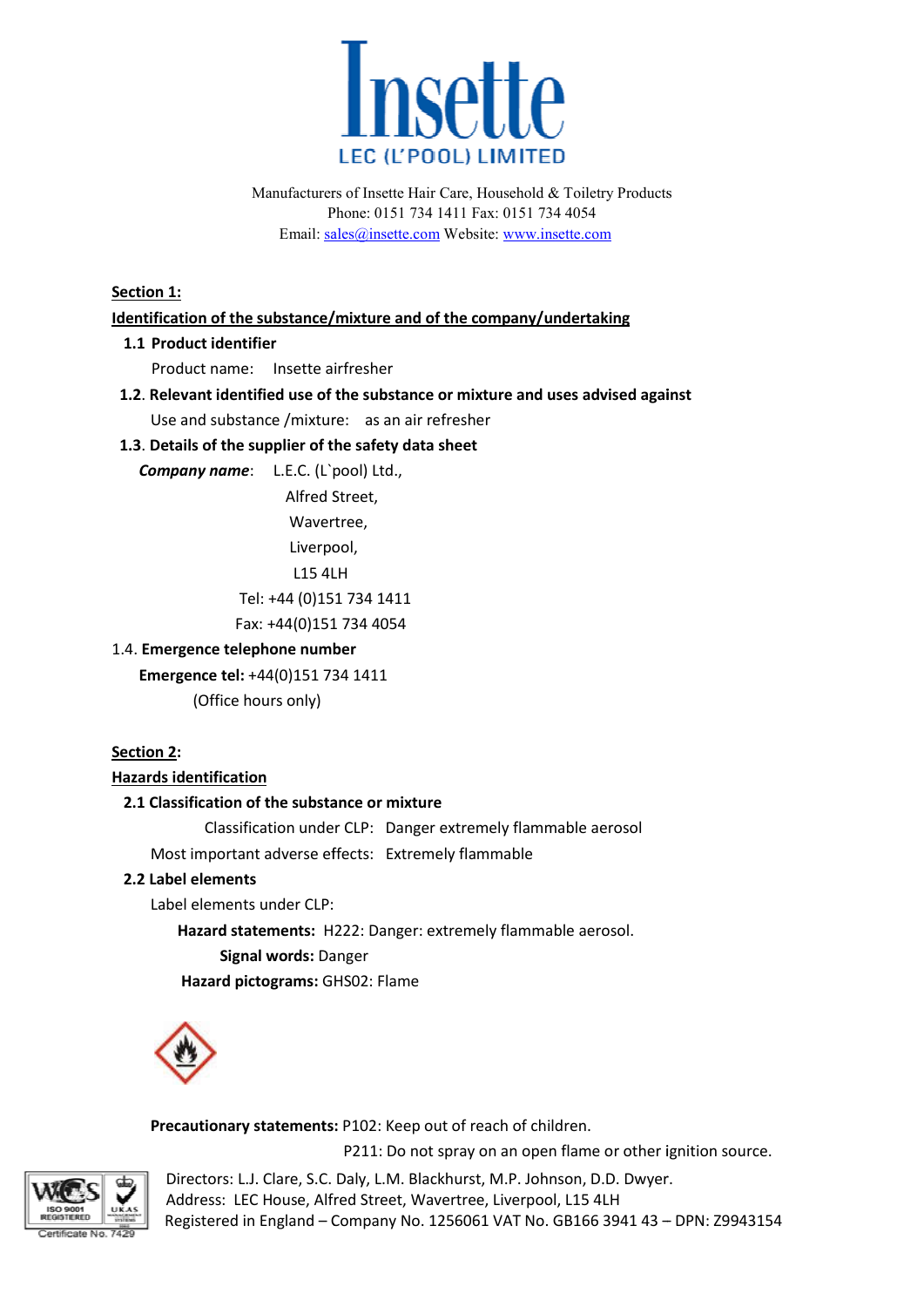

> P251: Pressurized container: Do not pierce or burn, even after use. P371+P380+P375: In case of major fir and large quantities: Evacuate area, Fight fire remotely due to risk of explosion. P410+P412: Protect from sunlight. Do not expose to temperatures exceeding 50 °C P251: Pressurized container: Do not pierce or burn, even after use.<br>
> P371+P380+P375: In case of major fir and large quantities:<br>
> Evacuate area, Fight fire remotely due to risk of explosion.<br>
> P410+P412: Protect from sunligh

# **3.2. Other hazards.**

**Other hazards:** Heating may cause an explosion which may cause a fire. Risk of explosion if heated.

PBT: This product is not identified as a PBT substance.

# **Section 3:**

# **Composition/information on ingredients**

 **3.1 Mixtures**

#### **Hazardous ingredient:**

#### PRTROLEUM GASES, LIQUEFIED

| <b>EINECS</b> | CAS.       | <b>CLP Classification</b>         | Percent |
|---------------|------------|-----------------------------------|---------|
| 270-704-2     | 68476-85-7 | Extremely Flam. Gas: H220; Press. | 10-30%  |
|               |            | Gas: H280                         |         |

#### **Section 4:**

#### **First aid measures**

# **4.1. Description of first aid measures**

 **Skin contact:**  Wash immediately with plenty of soap and water. Remove all contaminated clothes and footwear immediately unless stuck to skin. Drench

> the effected skin with running water for 10 minutes if substance is still on skin.

# **Eye contact:** Bathe the eye with running water for about 15 minutes If symptoms persist seek medical advice.

Ingestion: Do not induce vomiting. Wash out mouth with water. Give 1 cup of

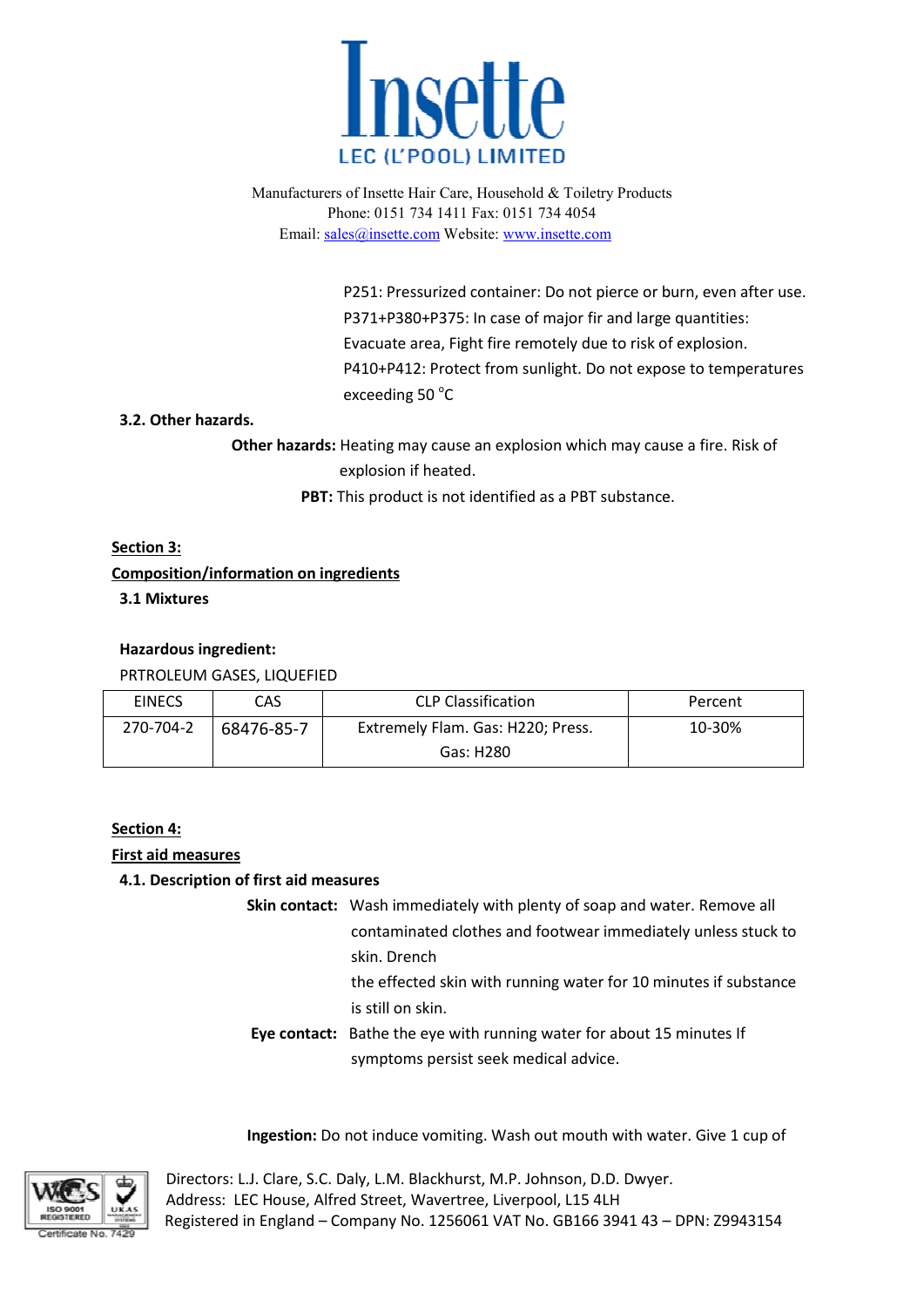

water to drink every 10 minutes. If symptoms persist seek medical advice.

 **Inhalation:** Move to fresh air in case of accidental inhalation of vapours. If symptoms persist seek medical advice.

# **4.2. Most important symptoms and effects, both acute and delayed**

 **Skin contact:** May cause irritation and redness at the site of contact.

**Eye contact:** May cause irritation and redness.

**Ingestion:** May cause feeling of wanting to vomits.

 **Inhalation:** In high concentration may cause breathing difficulties.

**Delayed/immediate effects:** Immediate effects can be expected after short-term exposure.

#### **4.3. Indication of any immediate medical and special attention needed.**

None.

# **Section 5:**

# **Fire-fighting measures**

 **5.1. Extinguishing media.**

**Extinguishing media:** Use water spray to cool containers. Carbon dioxide.

# Dry chemical powder.

# **5.2. Special hazards arising from the substance or mixture**

 **Exposure hazards:** Extremely flammable

# **5.3. Advice for fire-fighters**

Advice for fire-fighters: Wear self-contained breathing apparatus. Wear protective clothing to prevent contact with skin and eyes. Fight fir fire remotely possible exploding aerosol containers. May cause irritation and redness at the site of contact.<br>
May cause irritation and redness.<br>
May cause feeling of wanting to vomits.<br>
high concentration may cause breathing difficulties.<br>
mmediate effects can be expected a

# **Section 6**

# **Accidental release measures**

# **6.1. Personal precaution, protective equipment and emergency procedures.**

Personal precaution: Eliminate all sources of ignition. Evacuate the area immediately.

# **6.2. Environmental precautions**

 **Environmental precautions:** Do not discharge into drains or rivers. Contain the spillage using bundi bunding. **Election:** Eliminate all sources of ignition. Evacuate the area immediately.<br> **6.2. Environmental precautions:** Do not discharge into drains or rivers. Contain the spillage using<br>
bunding.<br> **6.3. Method and material for c** 

# **6.3. Method and material for containment and cleaning up**

Authority Regulations.

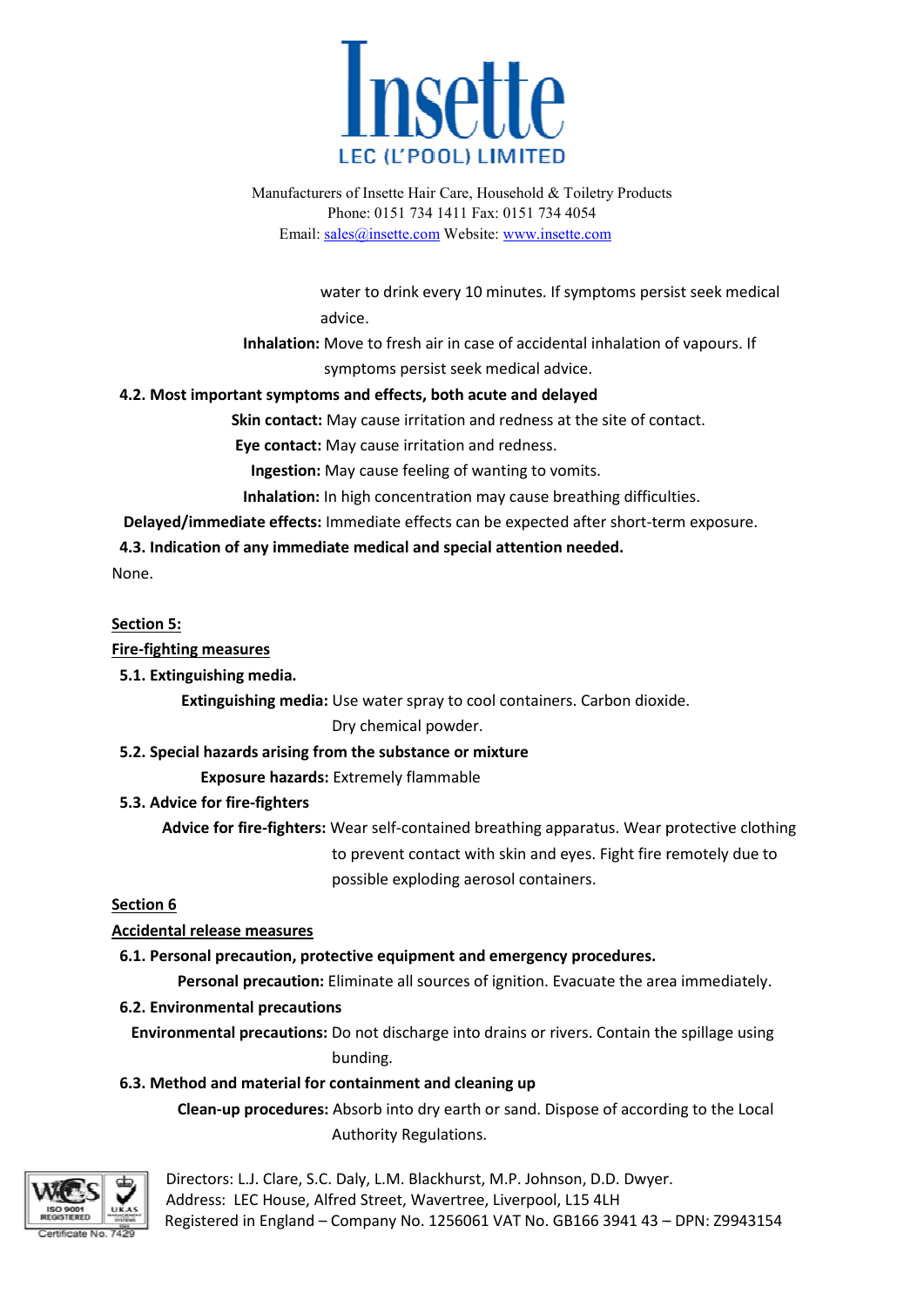

# **6.4. Reference to other sections sections:**

**None**

**Section 7:**

**Handling and storage**

# **7.1. Precaution for safe handling**

Handling requirements: Ensure there is sufficient ventilation of the area. Smoking is forbidden.

# **7.2. Conditions for safe storage, including any incompatibilities**

**Storage conditions:** Store on cool, well ventilated area. Keep away from sources of ignition Keep away from direct sunlight. Store on cool, well ventilated area. Keep away from sources in ignition Keep away from direct sunlight.<br>
As supplied aerosol containers<br> **ection**<br> **ection**<br> **a**<br> **Respirable dust:**<br> **15 min. STEL** 8 hour TWA 15 min. STEL

 **Suitable packaging:**  As supplied aerosol containers

 **7.3. Specific end use(s)** 

#### **Section 8:**

**Exposure controls/personal protection**

 **8.1. Control parameters**

 **Hazard ingredients:**

 **PETROLEUM GASES< LIQUEFIED**

#### **Workplace exposure limits:** Respirable dust:

| Stata | 8 hour TWA | 15 min. STEL | 8 hour TWA | 15 min. STEL |
|-------|------------|--------------|------------|--------------|
| UK    | 1750mg/CuM | 2180mg/CuM   |            |              |

# **8.1 DNEL/PNEC Values**

 **DNEL/PNEC: DNEL/PNEC:** No data available

# **8.2. Exposure Controls**

**Engineering measures:** Ensure there is sufficient ventilation of the area, ensure lighting and electrical equipment are not a source of ignition. The floor of the electrical equipment are not a source of ignition. The floor of the<br>storage room must be impermeable to prevent the escape of liquids.

 **Respiratory protection:** Gas/vapour filter, type A: organic Vapours (EN141).

# **Hand protection:** Protective gloves.

**Eye protection:** Tightly fitting safety goggles.

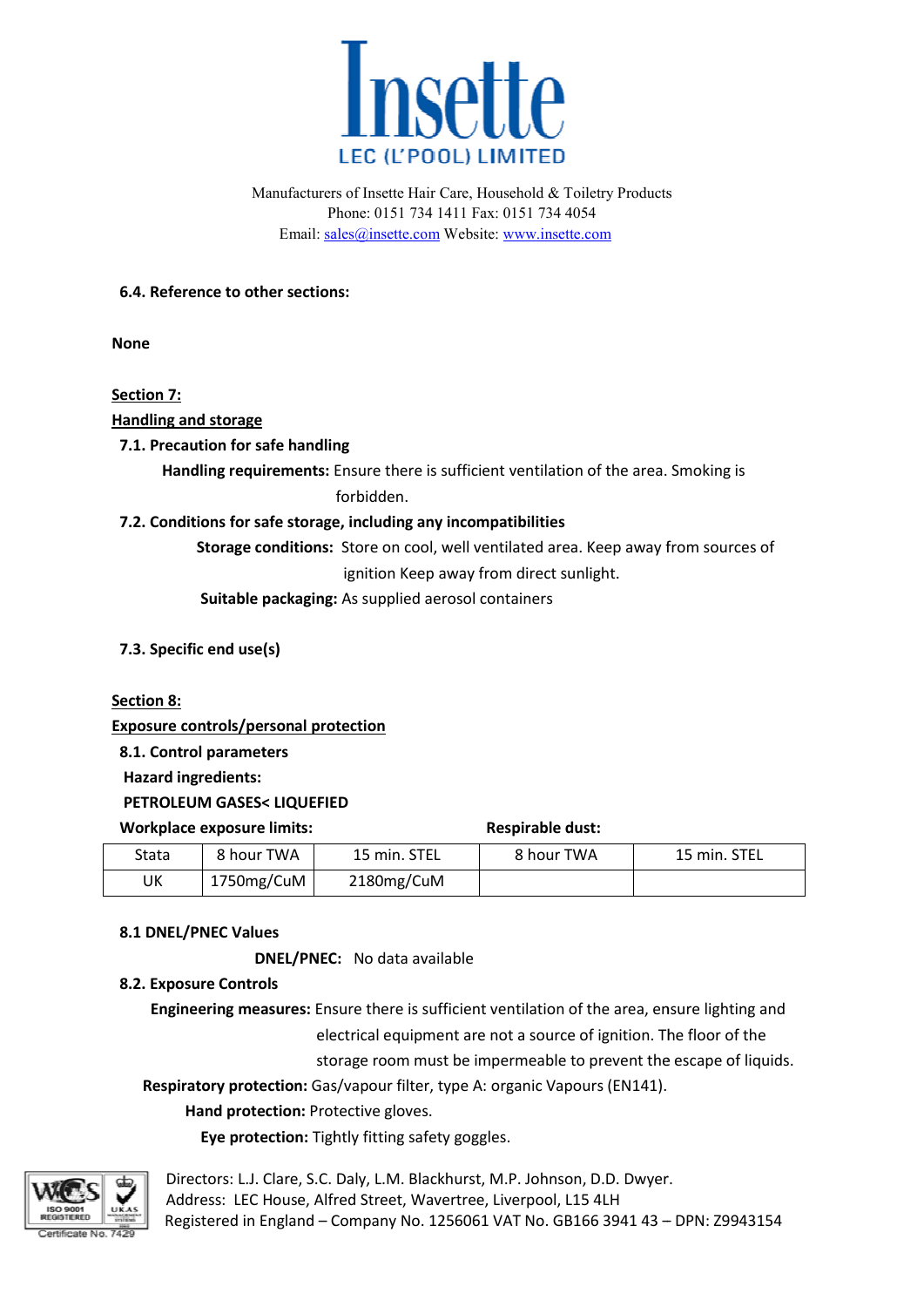

 **Skin protection:** Protective Clothing. **Environmental:** Prevent from entering in public sewers or the immediate environment.

**Section 9: Physical and chemical properties 9.1. Information on basic physical and chemical properties State:** Aerosol **Colour:** White  **Odour:** Pleasant **Boiling point/range °C: N/A (Aerosol) 9.2. Other information Other information:** No data available **Section 10: Stability and reactivity 10.1. Reactivity Reactivity:** Stable under recommended transport or storage conditions. **10.2. Chemical stability Chemical stability:** Stable under normal conditions. Stable at room temperature. **10.3. Possibility of hazardous reaction Flash point <sup>o</sup> C -40 40 o C**

# Hazardous reaction: Hazardous reaction will not occur under normal transport or storage conditions.

#### **10.4. Conditions to avoid**

**Conditions to avoid:** Temperatures exceeding 50 °C. Should not be stored for long periods  $\alpha$  above 25 °C. er normal conditions. Stable at room tem<br>reaction will not occur under normal tran<br>ditions.<br>es exceeding 50 °C. Should not be stored<br>.<br>combustion emits fumes of carbon dioxic

# **10.5. Incompatible materials**

# **10.6. Hazardous decomposition products**

 **Hazardous decomposition products:**  In combustion emits fumes of carbon dioxide/carbon Monoxide

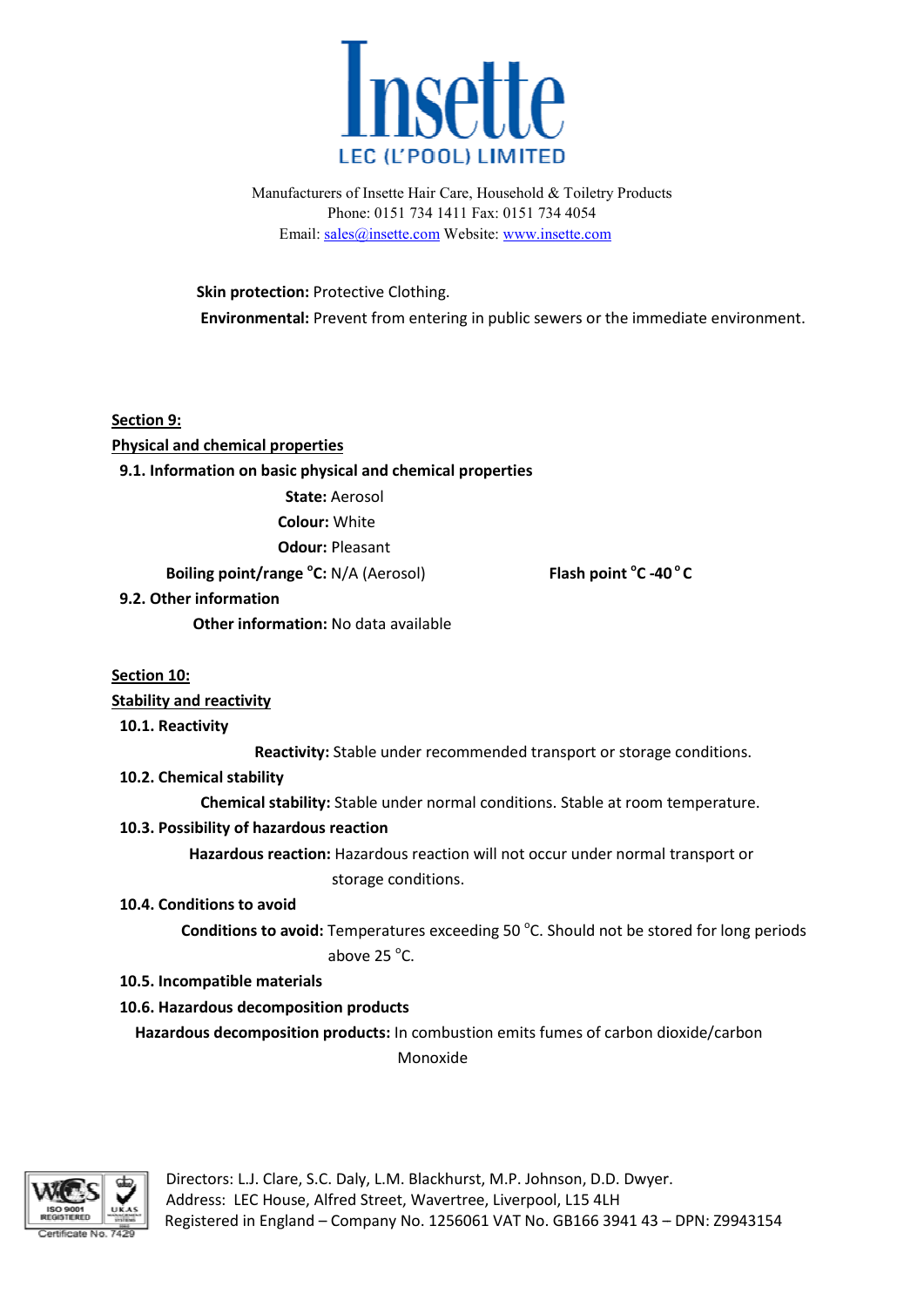

**Section 11**

**Toxicological information**

 **11.1. Information on toxicological effects Hazardous ingredients: PETROLEUM GASES, LIQUEFIED Toxicity values:** No data available **.**

**Symptoms/routes of exposure**

**Skin contact:** There may be irritation and redness at the site of contact.

**Eye contact:** There may be irritation and redness.

 **Ingestion:** There may be soreness and redness of the mouth and throat.

**Ingestion:** There may be soreness and redness of the mouth and throat.<br>**Inhalation:** There may be irritation of the throat with a feeling of tightness in the chest.

 **Delayed/immediate effects:** Immediate effects can be expected after short short-term exposure. after short-term exposure.<br>PBT substance.

**Section 12:**

**Ecological information**

 **12.1. Toxicity**

 **Eco-toxicity values:** No data available.

 **12.2. Persistence and degradability .** 

 **Persistence and degradability:**  Not biodegradable.

- **12.3. Bio-accumulative potential 12.3. Bio-accumulative potential<br><b>12.4. Mobility in soil**<br>**Mobility:** Soluble in water.
- **12.4. Mobility in soil**

**12.5. Results of PBT assessment**

**PBT identification:** This product is not identified as a PBT substance.

 **12.6. Other adverse effects**

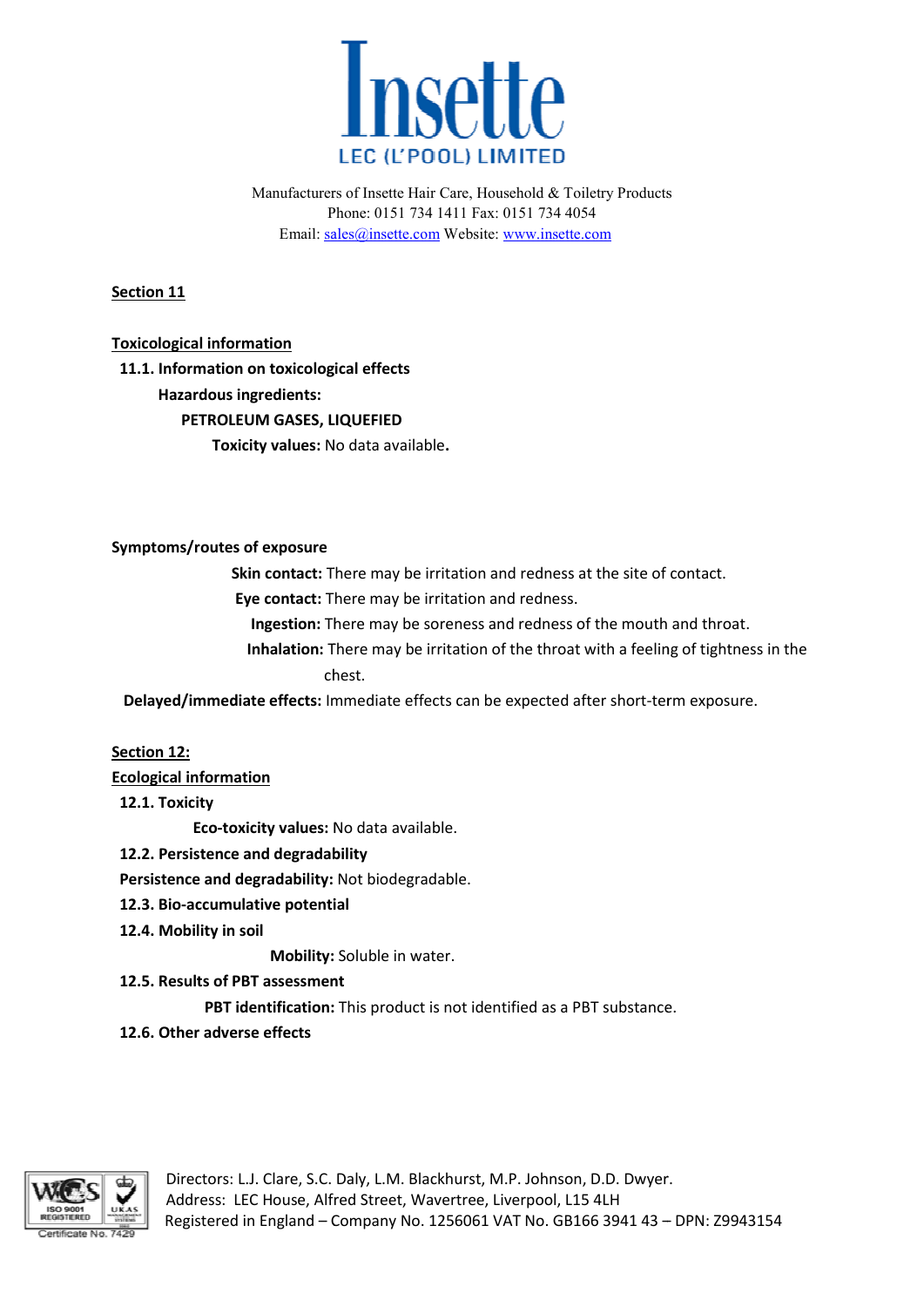

**Section 13: Disposal considerations 13.1. Waste treatment methods Disposal operations:** Dispose of as per the Local Authority Regulations. **Section 14: Transport information** 

 **14.1. UN number UN number: UN1950 14.2. UN proper shipping name Shipping name:** AEROSOLS  **14.3. Transport hazard class(es) Transport class:**  2  **14.4 Packing group Packing group:**  l **14.5. Environmental hazards Environmentally hazards hazards:** No **Marine pollutant:** No

 **14.6. Special precautions for user Tunnel code:**  D transport **Category: 2** 

**Section 15: Regulatory information Signal word:**  Danger.

**Section 16: Other information**

**Other information:** This information is based on our present knowledge. However, this shall not constitute a guarantee for any specific product features and shall not establish a legally valid contractual relationship. This information is based on ou:<br>this shall not constitute a guara<br>features and shall not establish